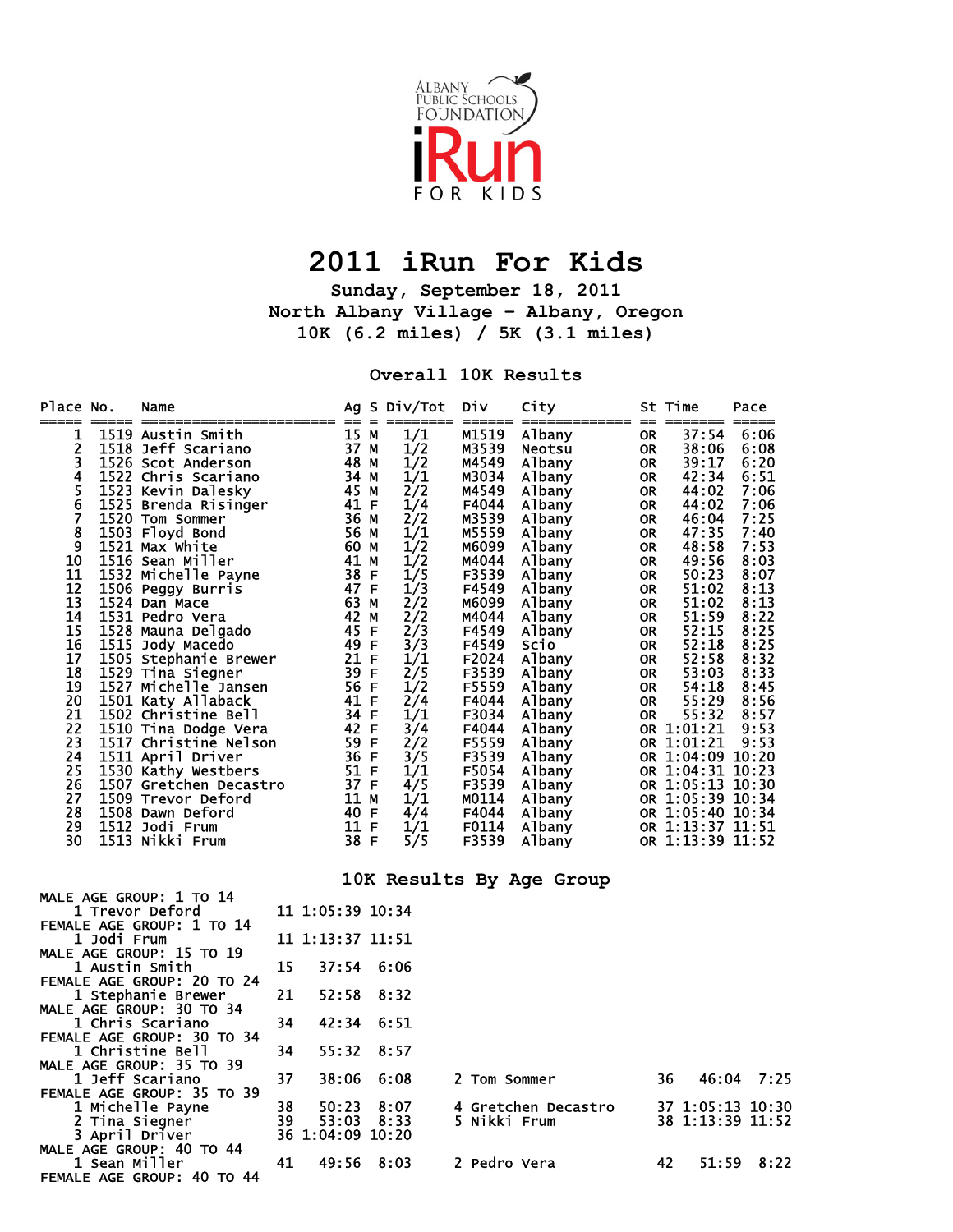| 1 Brenda Risinger<br>2 Katy Allaback | 41<br>41 | 44:02<br>55:29   | 7:06<br>8:56 | 3 Tina Dodge Vera<br>42 1:01:21 9:53<br>4 Dawn Deford<br>40 1:05:40 10:34 |  |
|--------------------------------------|----------|------------------|--------------|---------------------------------------------------------------------------|--|
| MALE AGE GROUP: 45 TO 49             |          |                  |              |                                                                           |  |
| 1 Scot Anderson                      | 48       | 39:17            | 6:20         | 2 Kevin Dalesky<br>45<br>44:02 7:06                                       |  |
| FEMALE AGE GROUP: 45 TO 49           |          |                  |              |                                                                           |  |
| 1 Peggy Burris                       | 47       | 51:02            | 8:13         | 52:18<br>8:25<br>3 Jody Macedo<br>49                                      |  |
| 2 Mauna Delgado                      | 45       | 52:15            | 8:25         |                                                                           |  |
| FEMALE AGE GROUP: 50 TO 54           |          |                  |              |                                                                           |  |
| 1 Kathy Westbers                     |          | 51 1:04:31 10:23 |              |                                                                           |  |
| MALE AGE GROUP: 55 TO 59             |          |                  |              |                                                                           |  |
| 1 Floyd Bond                         | 56       |                  | 47:35 7:40   |                                                                           |  |
| FEMALE AGE GROUP: 55 TO 59           |          |                  |              |                                                                           |  |
| 1 Michelle Jansen                    | 56       | 54:18            | 8:45         | 2 Christine Nelson<br>59 1:01:21 9:53                                     |  |
| MALE AGE GROUP: 60 TO 99             |          |                  |              |                                                                           |  |
| 1 Max White                          | 60       | 48:58            | 7:53         | 63<br>51:02<br>8:13<br>2 Dan Mace                                         |  |
|                                      |          |                  |              |                                                                           |  |

**Overall 5K Results** 

| Place No.     |        | Name                                    |      |          | Ag S Div/Tot | Div   | City             |           | St Time     | Pace        |
|---------------|--------|-----------------------------------------|------|----------|--------------|-------|------------------|-----------|-------------|-------------|
|               | $====$ | =============================           |      | $\equiv$ |              |       | -----------      | $=$       |             |             |
| 1             |        | 1715 Sam Davies                         | 15 M |          | 1/4          | M1519 | Wilsonville      | <b>OR</b> | 20:09       | 6:30        |
| $\frac{2}{3}$ |        | 1746 Michael Nyman                      | 43 M |          | 1/4          | M4044 | Tualatin         | <b>OR</b> | 20:30       | 6:36        |
|               |        | 1771 Rachel Adamec                      | 44 F |          | 1/5          | F4044 | Albany           | <b>OR</b> | 22:03       | 7:06        |
| 4             |        | 1745 Terry Neumann                      | 50 M |          | 1/3          | M5054 | Albany           | <b>OR</b> | 23:07       | 7:27        |
| 5             |        | 1774 John Stone                         | 49 M |          | 1/4          | M4549 | Albany           | <b>OR</b> | 23:28       | 7:34        |
| 6             |        | 1789 McKenna Mikesell                   | 18   | -F       | 1/3          | F1519 | Albany           | <b>OR</b> | 24:43       | 7:58        |
| 7             |        | 1788 Shelli Mikesell                    | 45 F |          | 1/10         | F4549 | Albany           | <b>OR</b> | 24:44       | 7:58        |
| 8             |        | 1756 Logan Smith                        | 15   | м        | 2/4          | M1519 | Albany           | <b>OR</b> | 25:08       | 8:06        |
| 9             |        | 1732 Richard Hall                       | 49   | М        | 2/4          | M4549 | <b>Albany</b>    | <b>OR</b> | 26:06       | 8:24        |
| 10            |        | 1778 Karissa Renyer                     | 13   | F        | 1/10         | F0114 | Albany           | <b>OR</b> | 26:31       | 8:33        |
| 11            |        | 1744 Avery Moen                         | 12   | F        | 2/10         | F0114 | Albany           | <b>OR</b> | 26:32       | 8:33        |
| 12            |        | 1754 Dan Smith                          | 45   | М        | 3/4          | M4549 | Albany           | <b>OR</b> | 26:36       | 8:34        |
| 13            |        | 1784 Scott Lepman                       | 57   | М        | 1/3          | M5559 | <b>Albany</b>    | <b>OR</b> | 26:38       | 8:35        |
| 14            |        | 1737 Emma Latta                         | 14   | F        | 3/10         | F0114 | Albany           | <b>OR</b> | 27:39       | 8:54        |
| 15            |        | 1780 Darin Klarr                        | 37 M |          | 1/1          | M3539 | Albany           | <b>OR</b> | 27:44       | 8:56        |
| 16            |        | 1514 Laurie Holst                       | 49   | F        | 2/10         | F4549 | Corvallis        | <b>OR</b> | 28:22       | 9:08        |
| 17            |        | 1712 Dallas Davies                      | 16 M |          | 3/4          | M1519 | Wilsonville      | <b>OR</b> | 28:41       | 9:14        |
| 18            |        | 1731 Jim Haggart                        | 60 M |          | 1/3          | M6099 | Corvallis        | <b>OR</b> | 28:51       | 9:17        |
| 19            |        | 1701 Maurice Banning                    | 71   | M        | 2/3          | M6099 | Albany           | <b>OR</b> | 29:10       | 9:23        |
| 20            |        | 1755 Julia Smith                        | 13   | F        | 4/10         | F0114 | Albany           | <b>OR</b> | 29:30       | 9:30        |
| 21            |        | 1753 Brianna Smith                      | 13   | F        | 5/10         | F0114 | Albany           | <b>OR</b> | 29:30       | 9:30        |
| 22            |        | 1776 Kelsey Broadus                     | 13   | F        | 6/10         | F0114 | Albany           | <b>OR</b> | 29:32       | 9:31        |
| 23            |        | 1707 Savannah Carroll                   | 17 F |          | 2/3          | F1519 | Albany           | <b>OR</b> | 30:29       | 9:49        |
| 24            |        | 1706 Linda Carroll                      | 47   | F        | 3/10         | F4549 | Albany           | <b>OR</b> | 30:29       | 9:49        |
| 25            |        | 1708 Sierra Carroll                     | 17 F |          | 3/3          | F1519 | Albany           | <b>OR</b> | 30:29       | 9:49        |
| 26            |        | 1752 Ralph Scariano                     | 64   | м        | 3/3          | M6099 | <b>Albany</b>    | <b>OR</b> | 30:34       | 9:51        |
| 27            |        | 1720 Jake Grigsby                       |      | м        |              |       | <b>Albany</b>    | <b>OR</b> | 31:52 10:16 |             |
| 28            |        | 1724 Dave Grigsby                       | 43   | M        | 2/4          | M4044 | Albany           | <b>OR</b> | 31:52       | 10:16       |
| 29            |        | 1725 Terri Grigsby                      | 51   | -F       | 1/3          | F5054 | Albany           | <b>OR</b> |             | 31:52 10:16 |
| 30            |        | 1742 Gavin Miller                       | - 8  | М        | 1/4          | M0114 | Albany           | <b>OR</b> | 32:52 10:35 |             |
| 31            |        | 1741 Alexis Miller                      | 39   | F        | 1/4          | F3539 | Albany           | <b>OR</b> | 32:53 10:35 |             |
| 32            |        | 1758 Patrick Spence                     | 10   | м        | 2/4          | M0114 | Albany           | <b>OR</b> | 33:06 10:39 |             |
| 33            |        | 1757 Mark Spence                        | 48   | м        | 4/4          | M4549 | <b>Albany</b>    | <b>OR</b> | 33:06 10:40 |             |
| 34            |        | 1704 Jody Brewer                        | 48   | F        | 4/10         | F4549 | Albany           | <b>OR</b> | 33:34 10:48 |             |
| 35            |        | 1735 Doug Kawakami                      | 51   | м        | 2/3          | M5054 | Stevensvlle      | <b>MD</b> | 34:17 11:02 |             |
| 36            |        | 1717 Camden Deford                      | 8    | М        | 3/4          | M0114 | Albany           | <b>OR</b> | 35:03 11:17 |             |
| 37            |        | 1718 Dale Deford                        | 42   | M        | 3/4          | M4044 | Albany           | <b>OR</b> | 35:03 11:17 |             |
| 38            |        | 1719 Margo Deyoung<br>1781 Shelby Klarr | 34 F |          | 1/4          | F3034 | Albany           | <b>OR</b> | 35:44 11:31 |             |
| 39            |        |                                         | 37 F |          | 2/4          | F3539 | <b>Albany</b>    | <b>OR</b> | 36:30 11:45 |             |
| 40            |        | 1734 Shelley Kampfer-Goetha 46          |      | - F      | 5/10         | F4549 | Albany           | <b>OR</b> | 37:15 12:00 |             |
| 41            |        | 1760 Leslie Templeton                   | 49 F |          | 6/10         | F4549 | <b>Albany</b>    | <b>OR</b> | 38:03 12:15 |             |
| 42            |        | 1773 Mary Marsh                         | 44 F |          | 2/5          | F4044 | Albany           | <b>OR</b> | 38:03 12:15 |             |
| 43            |        | 1714 Lena Davies                        | 10 F |          | 7/10         | F0114 | Wilsonville      | <b>OR</b> | 39:45 12:48 |             |
| 44            |        | 1750 Karen Powell                       | 32   | - F      | 2/4          | F3034 | Monmouth         | <b>OR</b> | 43:08 13:53 |             |
| 45            |        | 1765 Carol Webber                       | 64   | F        | 1/4          | F6099 | Albany           | <b>OR</b> | 43:09 13:54 |             |
| 46            |        | 1730 Ashlie Haase                       | 33   | - F      | 3/4          | F3034 | Albany           | <b>OR</b> | 43:22 13:58 |             |
| 47            |        | 1782 Andy Olson                         | 58   | м        | 2/3          | M5559 | Albany           | <b>OR</b> | 43:22 13:58 |             |
| 48            |        | 1761 Susan Theirl                       | 55   | -F       | 1/4          | F5559 | <b>Corvallis</b> | <b>OR</b> | 43:28 14:00 |             |
| 49            |        | 1775 Clarissa Compton                   | 13 F |          | 8/10         | F0114 | Albany           | <b>OR</b> | 43:35 14:02 |             |
| 50            |        | 1723 Karen Grenz                        | 50 F |          | 2/3          | F5054 | Albany           | <b>OR</b> | 43:46 14:06 |             |
| 51            |        | 1713 Kevin Davies                       | 42 M |          | 4/4          | M4044 | Wilsonville      | <b>OR</b> | 45:10 14:33 |             |
| 52            |        | 1779 Jennifer Renyer                    | 41   | -F       | 3/5          | F4044 | <b>Albany</b>    | <b>OR</b> | 46:09 14:52 |             |
| 53            |        | 1777 Kathy Moen                         | 43 F |          | 4/5          | F4044 | Albany           | <b>OR</b> | 46:10 14:52 |             |
| 54            |        | 1738 Melissa Lea                        | 44 F |          | 5/5          | F4044 | Albany           | <b>OR</b> | 46:15 14:53 |             |
| 55            |        | 1785 Karli Graves                       | 35 F |          | 3/4          | F3539 | Albany           | <b>OR</b> | 46:56 15:07 |             |
| 56            |        | 1739 Luke McIlvenny                     | 50   | M        | 3/3          | M5054 | <b>Corvallis</b> | <b>OR</b> | 48:15 15:32 |             |
| 57            |        | 1740 Michael Ann McIlvenny              | 47 F |          | 7/10         | F4549 | Corvallis        | <b>OR</b> | 48:16 15:32 |             |
| 58            |        | 1736 Lucas Kerper                       | 29   | м        | 1/1          | M2529 | Salem            | <b>OR</b> | 48:34 15:38 |             |
| 59            |        | 1767 Drafin Xthona                      | 19   | м        | 4/4          | M1519 | Albany           | <b>OR</b> | 48:34 15:38 |             |
| 60            |        | 1749 Jacque Phillippe                   | 59 F |          | 2/4          | F5559 | Albany           | OR        | 49:29 15:56 |             |
| 61            |        | 1759 Jennifer Stadstad                  | 36 F |          | 4/4          | F3539 | Albany           | <b>OR</b> |             | 49:30 15:56 |